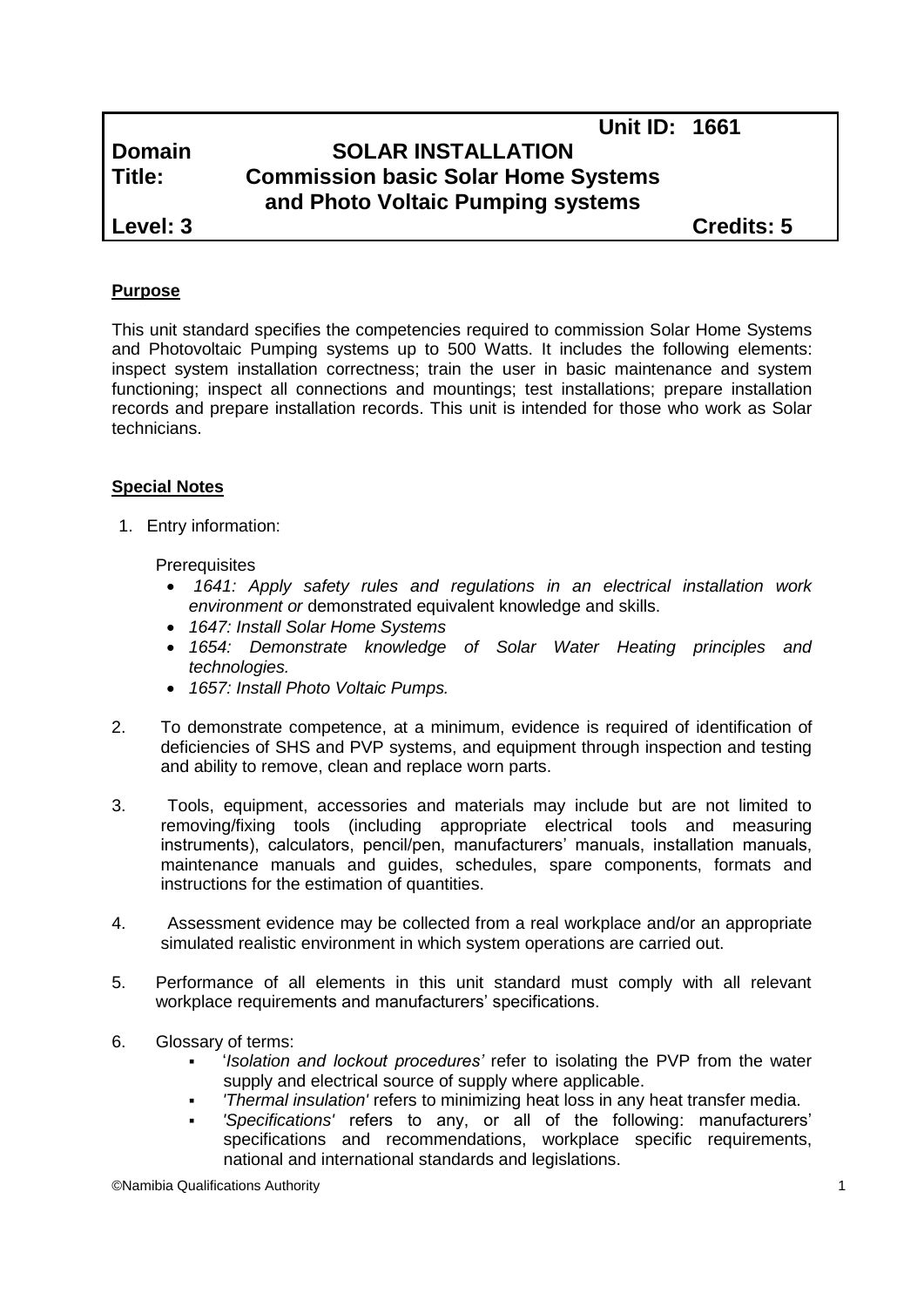- *'ISO'* refers to International Organization for Standards.
- *'SANS'* refers to South African National Standards.
- *'SHS'* refers to Solar Home System.
- *'PVP'* refers to Solar Water Heater.
- *'INSOLATION'* refers to Incoming Solar Radiation*.*
- 7. Regulations and legislation relevant to this unit standard include the following:
	- Labour Act No. 11 of 2007.
	- National Energy Fund Act of 2000.
	- Occupational Health and Safety Regulations No. 18, 1997

and all subsequent amendments.

## **Quality Assurance Requirements**

This unit standard and others within this subfield may be awarded by institutions which meet the accreditation requirements set by the Namibia Qualifications Authority and the Namibia Training Authority and which comply with the national assessment and moderation requirements. Details of specific accreditation requirements and the national assessment arrangements are available from the Namibia Qualifications Authority on [www.namqa.org](http://www.namqa.org/) and the Namibia Training Authority on [www.nta.com.na.](http://www.nta.com.na/)

### **Elements and Performance Criteria**

## **Element 1: Inspect system installation correctness**

## **Range**

The verification of installation correctness may include but not limited to cross-checking and testing the entire installation (under unpowered condition) to ensure correct installation.

### **Performance criteria**

- 1.1 The system installation completeness is verified.
- 1.2 The system installation safety is verified.
- 1.3 All SHS components of the installation are inspected for robust and permanent.
- 1.4 Pump and pump components are inspected.
- 1.5 The system performance is verified.

### **Element 2: Train the user in basic maintenance and system functioning**

### **Range**

The element includes but not limited to tools and methods of training the users on the functionality, operation and use of the system. The dos and don'ts should be considered.

### **Performance criteria**

©Namibia Qualifications Authority 2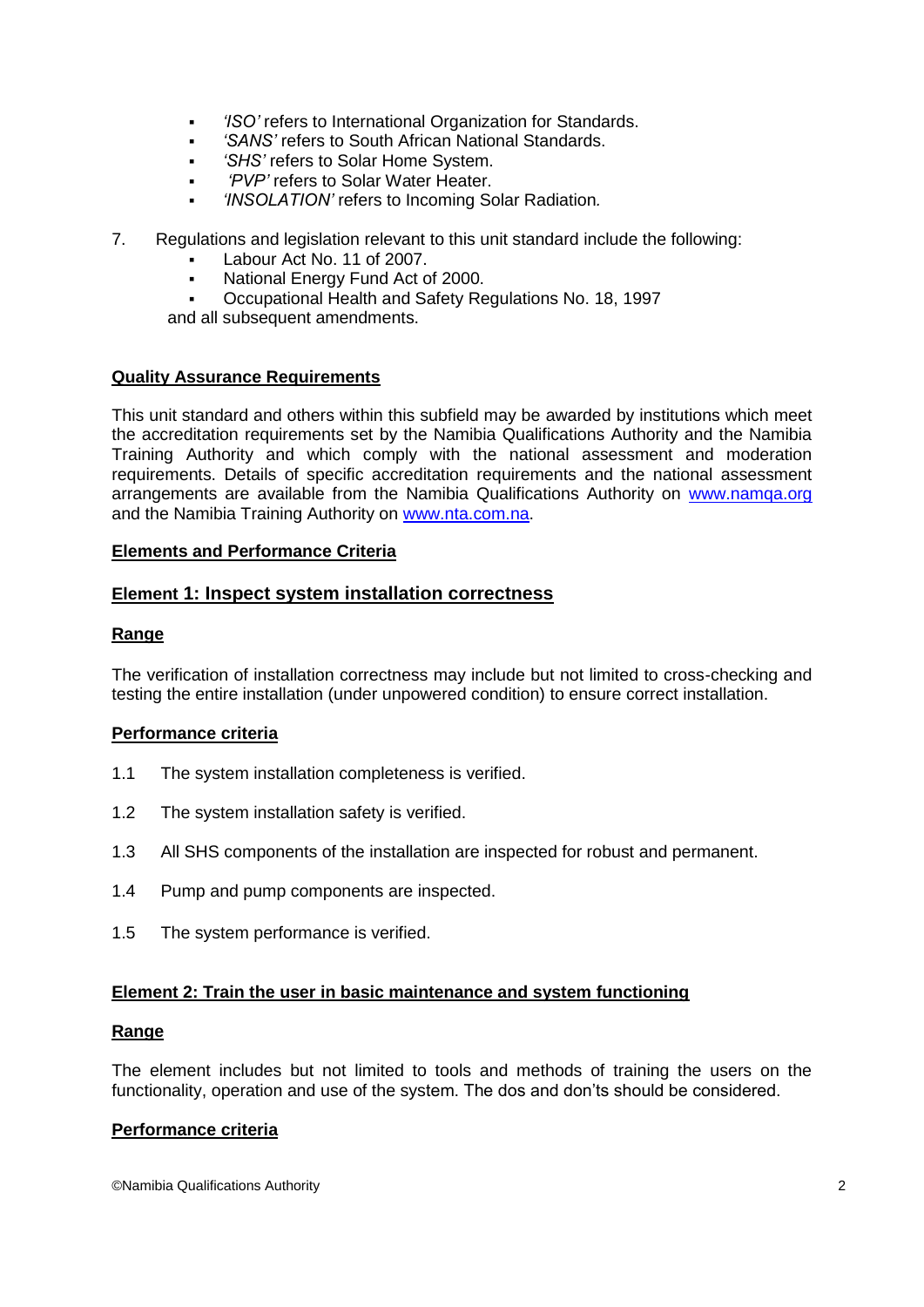- 2.1 System start-up and shutdown procedures are explained to the user.
- 2.2 System safety procedures are explained to the user.
- 2.3 Maintenance and operation procedures are explained to the user.
- 2.4 Equipment clearance requirements are explained.
- 2.5 Normal operational performance is explained.

### **Element 3: Inspect all connections and mountings**

### **Performance criteria**

- 3.1 Mounting structure and jointing materials are checked.
- 3.2 Structures roof members and correct fixing methods are inspected.
- 3.3 Correctly place flashing and other waterproofing measures are checked.
- 3.4 Electrical connections are checked.
- 3.5 PV components and PV pump component are checked and inspected for faulty.

## **Element 4: Test installations**

### **Performance criteria**

- 4.1 Mechanical connection integrity are tested.
- 4.2 System grounding is tested and verified.
- 4.3 Electrical connection are tested and verified.
- 4.4 Polarity test is done.
- 4.5 DC voltages (string, output) is measured and tested.
- 4.6 Inverter operation is tested and verified.
- 4.7 DC currents is measured and tested.
- 4.8 AC system values is measured and tested.
- 4.9 Irradiance levels are measured.
- 4.10 The durability test of the motor-pump-inverter set has been carried out.
- 4.11 Pump system components test is carried out.

### **Element 5: Prepare installation records**

©Namibia Qualifications Authority 3